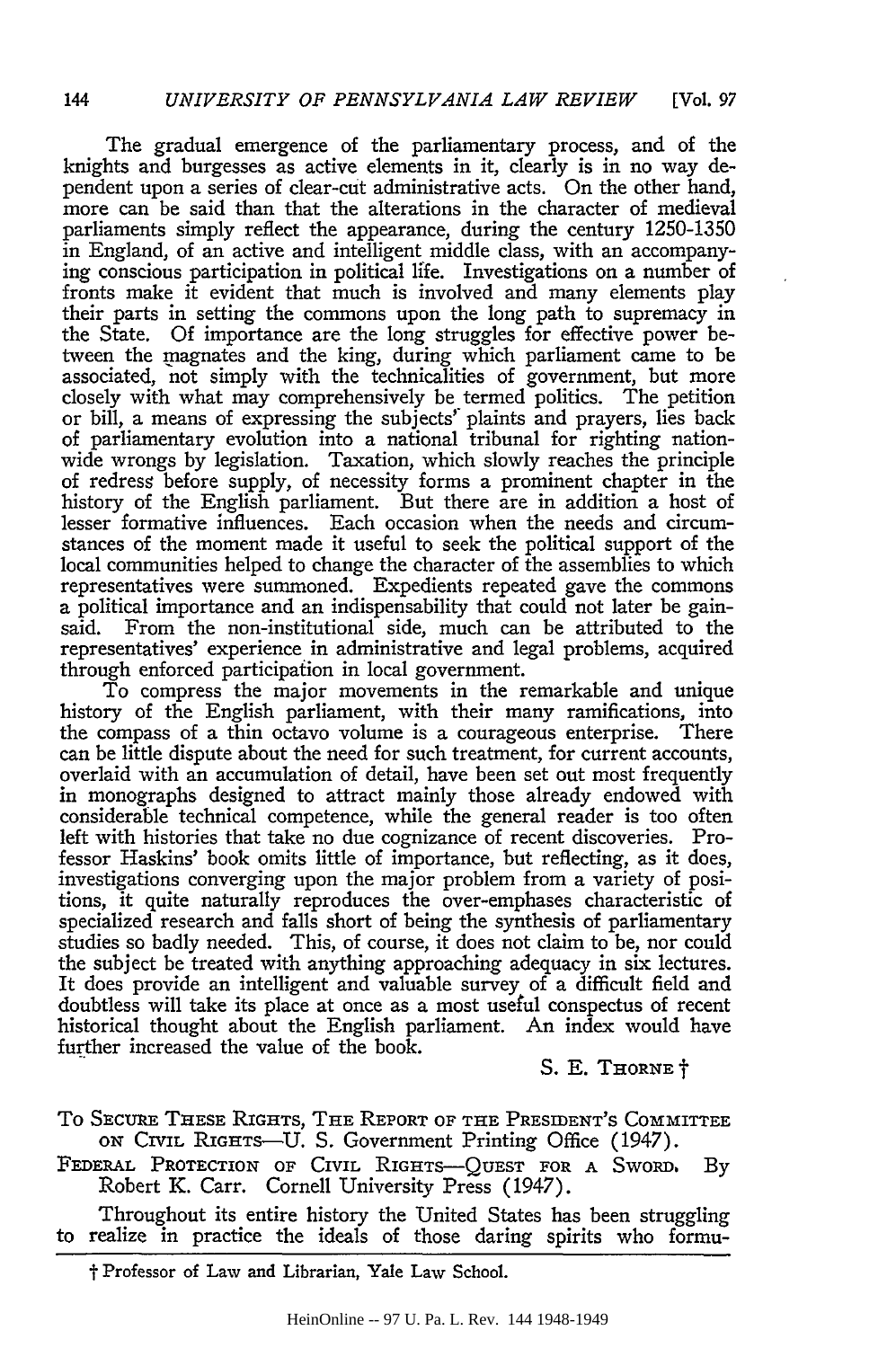lated for a new country the principles of democratic liberty. Vast technological changes have brought many new problems, centering around economic freedom and common control of a complex economic system. But the tradition of individual freedom and participation in government has remained as America's greatest contribution to organized society and constitutes today the most vital, hopeful and influential aspect of American democracy in a change-ridden world.

Of course America has never been able to achieve in practical operation the full implications of its great tradition. We have had substantial successes. But we have always had serious lapses and at times, as in the period of the Alien and Sedition Acts and again in World War *I,* sad and discouraging relapses. Except for our treatment of the Japanese-Americans we came through World War II with a record of surprising fidelity to the tradition. But today we face again a period of dangerous retrogression that threatens to wipe out all the gains of the past.

The Report of the President's Committee on Civil Rights would rank as a notable document at any time in our history. Coming at this particular period-when impending changes are beginning to arouse the most bitter conflict-it constitutes an especially significant accomplishment.

The Report makes three major contributions. In the first place it restates in simple but eloquent terms the basic principles of our American heritage-the right to safety and security of the person, the right to citizenship and its privileges, the right to freedom of conscience and expression, the right to equality of opportunity. The Committee's reaffirmation of these ideals is forthright and courageous. To give but one example, in the field of equality of opportunity: One of the darkest blots upon the record of the Supreme Court is certainly its acceptance in Plessy v. Ferguson<sup>1</sup> of the doctrine that segregation of races, provided "equal facilities" are afforded, does not constitute discrimination. If there be any "badge of inferiority" in such a situation, said the Court pompously, "it is not by reason of anything found in the act, but solely because the colored race chooses to put that construction upon it."  $2^{\circ}$  Such is still the prevailing legal dogma. The Committee minces no words in rejecting it. Let us hope that the Committee's stand will help the present Court take an equally honest and decent position.

Secondly, the Report, while acknowledging the progress we have made in implementing our theories of freedom, points out sharply the festering areas in which we have fallen short of the goal. It tells the unhappy story of our record in lynchings, police brutality, denial of the right to vote, discrimination in the armed services, discrimination in employment, in education, in housing, in health, in public facilities, and our failures in other fields. Again the Committee's account is straight-forward and bold. It is likewise carefully and specifically documented. If at one or two points the Committee does not delve too deeply-notably in the operation of the President's loyalty program for government employees-that may perhaps be forgiven.

Lastly the Report makes a series of concrete recommendations for immediate action. These include proposals for strengthening the Civil Rights Section of the Department of justice and the entire machinery of administration, revision of the Federal civil rights laws, enactment of anti-

<sup>1. 163</sup> U. S. 537 (1896).

<sup>2. 163</sup> U. S. at 551.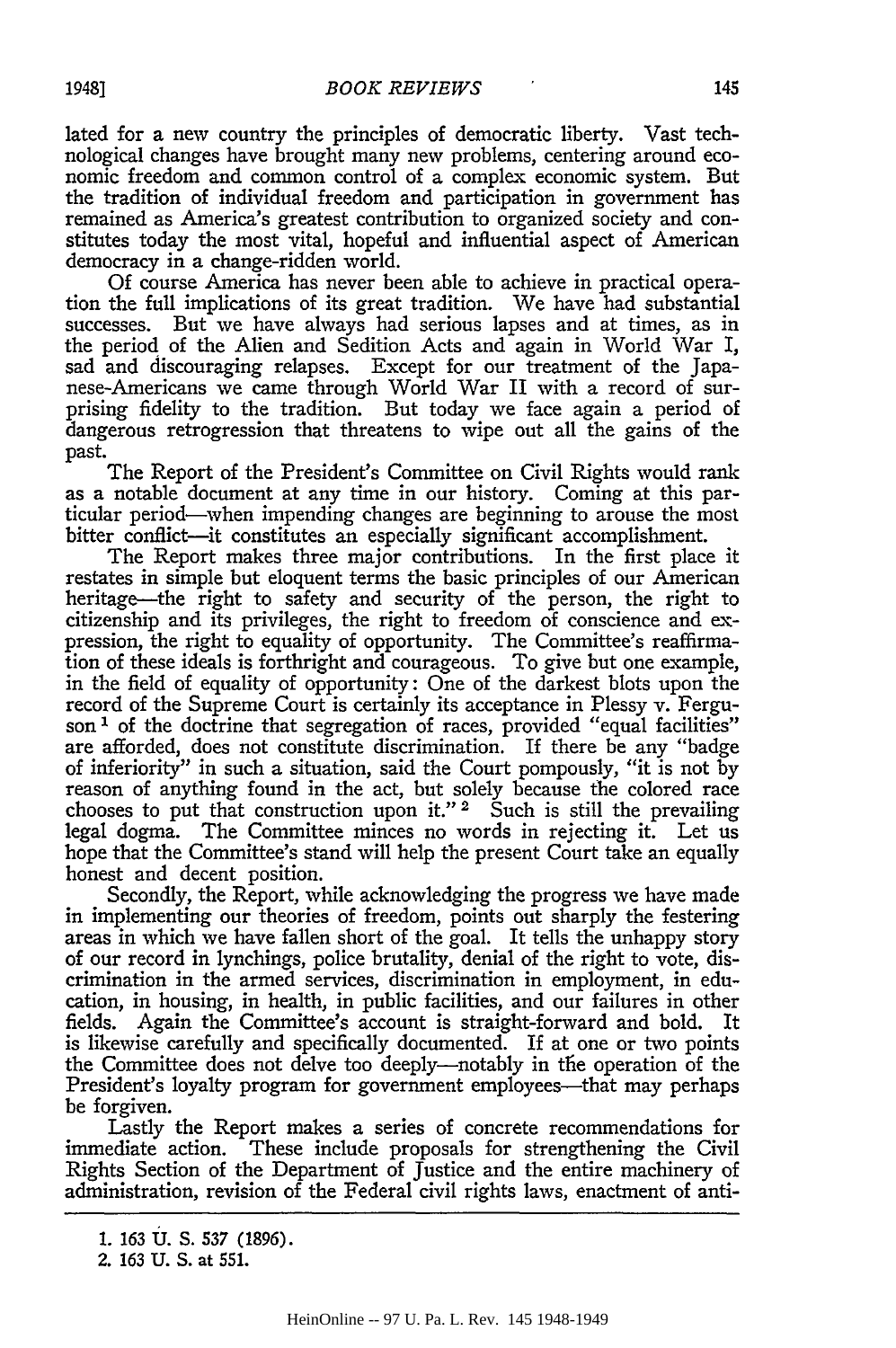lynching, anti-poll tax and F. **E.** P. C. legislation, adoption of legislation to end various forms of discrimination, and a number of other measures. The recommendations are not all new. But they are important in two respects. They bring together into one comprehensive program, with the Committee's full backing, the many suggestions for Federal and state action that have been advanced from time to time in various quarters. And they properly stress the enormous importance of better enforcement of legislation already on the statute books.

I would quarrel with only one of the Committee's proposals-its recommendation for Federal and state legislation requiring all groups, which attempt to influence public opinion, to register and disclose information showing the names of officers, sources of financial contributions, disbursements and the purposes of the organization. The problem is a difficult one. But I do not believe the Committee's report has made anything approaching a persuasive case for restrictions of this nature, which in the present temper of the times would severely curtail freedom of association for unpopular groups.

Despite its treatment of this issue, however, the Report remains a magnificent achievement. Calm, tolerant, vivid in its impact, the Report represents the kind of thinking that is sorely needed in this period of mounting hysteria.

Professor Carr's book is a valuable supplement to the Report. The author served as head of the Committee's staff, a group by the way that has received considerably less public acclaim than it undoubtedly deserves. The book is a study of the Civil Rights Section of the Justice Department and its efforts to fashion a positive weapon for an affirmative program of Federal protection to civil rights.

The first half of the book is devoted to an analysis of the obsolete and inadequate Federal civil rights legislation, largely a product of the reconstruction era, which has served as the statutory basis for the Section's operations. The study, clearly and cogently written, illustrates in abundant detail the need for the overhauling of that legislation which has been recommended by the Committee.

More important-because it enters upon a largely unexplored fieldis the remainder of the book. This is a study of the Civil Rights Section in actual operation. Here we get an insight, from the files of the Justice Department itself, into some of the delicate problems of law enforcement in the super-charged field of civil rights. We see the Civil Rights Section, starved in funds and sometimes receiving indifferent backing from the Attorney General, attempting to pick its way with a highly developed sense of caution in a constant battle to get some sort of a job done without risking judicial strangulation on the one side and political annihilation on the other. We catch a glimpse of the creaking machinery of the Department of Justice, probably the most ineffective of any modem nation; of the struggles with autonomous U. S. Attorneys, unwilling to take an aggressive stand themselves and resentful of pressure or assistance from Washington; of the hesitations of the F. B. I., fearful of disturbing its relations with local police officials; of the resistance from local juries and judges, themselves imbued with the prejudices from which the offense to civil rights sprang; of the heartrending post mortems of the Civil Rights Section, trying to cheer itself up with the notion that a verdict of notguilty in a clear case is better than not having moved at all. Professor Carr barely scratches the surface of the enforcement problem; but it is a job that has not been attempted before.